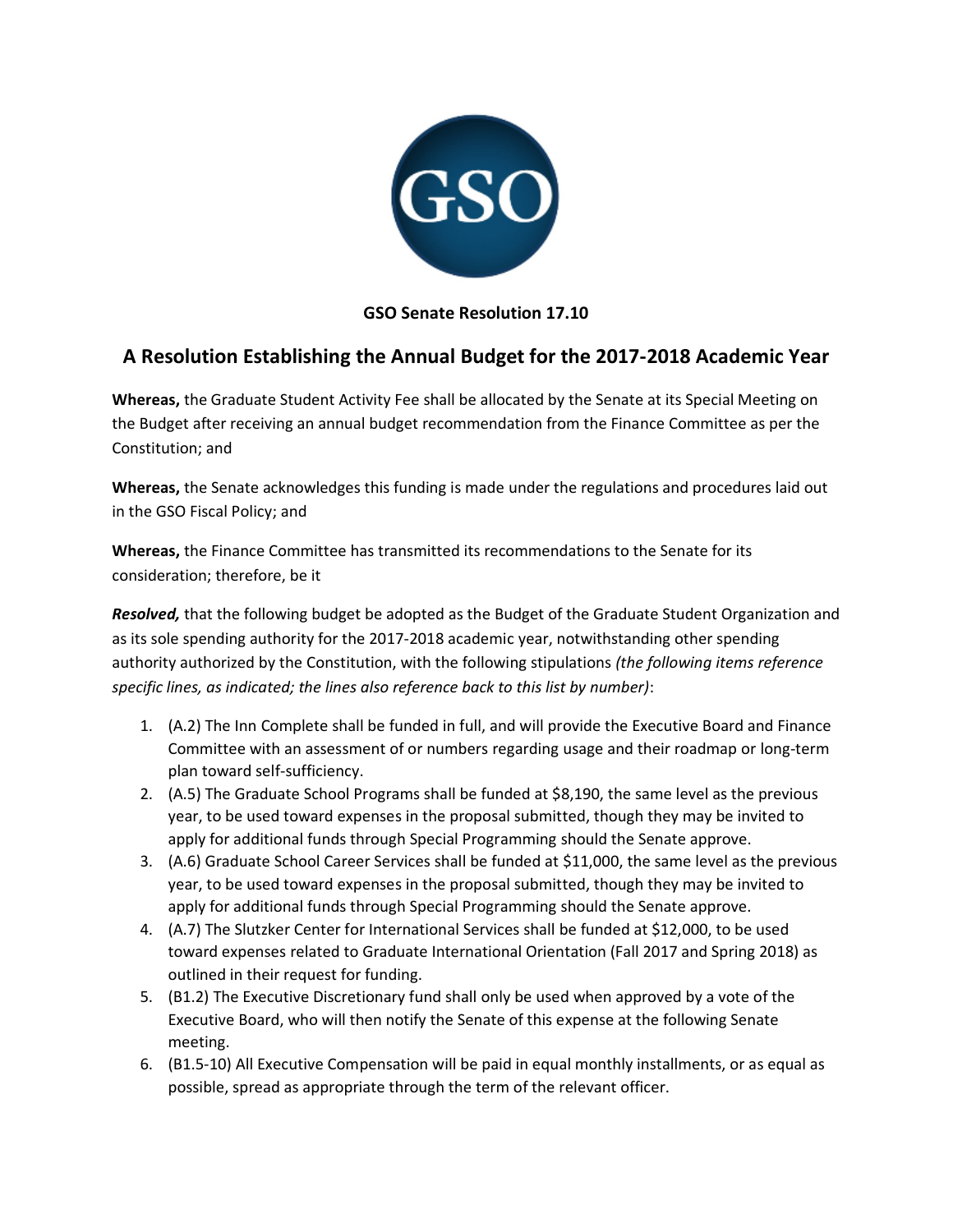- 7. (B1.5-8) (This is a note.) The President's, Internal Vice President's, External Vice President's, and Comptroller's terms run from June 1, 2017 to May 31, 2018 (12 months).
- 8. (B1.9-10) (This is a note.) The Recording Secretary's and the Financial Secretary's terms run from October 1, 2017 to May 31, 2018 (8 months).
- 9. (B1.11) The President's Benefits funds will be used for medical insurance or other health-related costs, including standard medical, dental, and vision insurance.
- 10. (B1.12) Individuals traveling to NAGPS conferences or other events with these funds shall provide written reports to the Senate with details of their trip, and will submit preapproval before incurring any expenses.
- 11. (B2.1) The Senate may consider allocating additional funds to the Travel Grant program from any roll-over when carried-over funds drastically exceed the required emergency reserve (> \$100,000).
- 12. (C1.1-22) Funding for organizations representing academic programs or departments was determined as \$30 per student in the represented academic program or department up to a \$6000 cap per organization. These groups may apply for additional funding through Special Programming (C3.1).
- 13. (C2.1-17) Funding for organizations not representing an academic program or department is \$300, with the expectation that these funds will enable the organization to become active in Fall 2017, elect new leadership (if required), plan their events for the current year, and apply for additional funding through Special Programming (C3.1).
- 14. (C3.1) Groups may apply for Special Programming (C3.1) once per semester unless additional applications are invited by the Finance Committee or by the Senate. Each application may contain funding requests for multiple events.
- 15. (R.1) (This is a note) Graduate Student Activity Fee revenues are anticipated to be at least \$402,666.00, representing \$50 per semester from each matriculated, main campus, enrolled graduate students at Syracuse University registered outside the College of Law.
- 16. (R.1-2) Graduate student Activity Fee revenues from Syracuse University (R.1) and SUNY ESF (R.2), as well as revenues from the Endowment Distribution (R.3) are based upon flat internal estimations.
- 17. (R.2) (This is a note) Graduate Student Activity Fee revenues from SUNY ESF are anticipated to be at least \$4,144.00.
- 18. (A.8-9) Outdoor Education and Women in Science and Engineering (WiSE) are funded at \$0 for 2017-18 academic year, but are invited to apply to Special Programming to receive funding.

|     | <b>Outlays</b>                                    |                      |                |
|-----|---------------------------------------------------|----------------------|----------------|
|     | <b>A. Service Providers</b>                       | <b>Funding Level</b> | <b>Stip</b>    |
| A.1 | <b>Bernice Wright</b>                             | \$8,000.00           |                |
| A.2 | Inn Complete                                      | \$41,000.00          | $\mathbf{1}$   |
| A.3 | <b>Student Legal Services</b>                     | \$78,392.86          |                |
| A.4 | SU Daycare                                        | \$8,500.00           |                |
| A.5 | The Graduate School Programs                      | \$8,190.00           | $\overline{2}$ |
| A.6 | <b>Graduate Career Services</b>                   | \$11,000.00          | 3              |
| A.7 | <b>Slutzker Center for International Services</b> | \$12,000.00          | $\overline{4}$ |
| A.8 | <b>Outdoor Education</b>                          | \$0                  | 18             |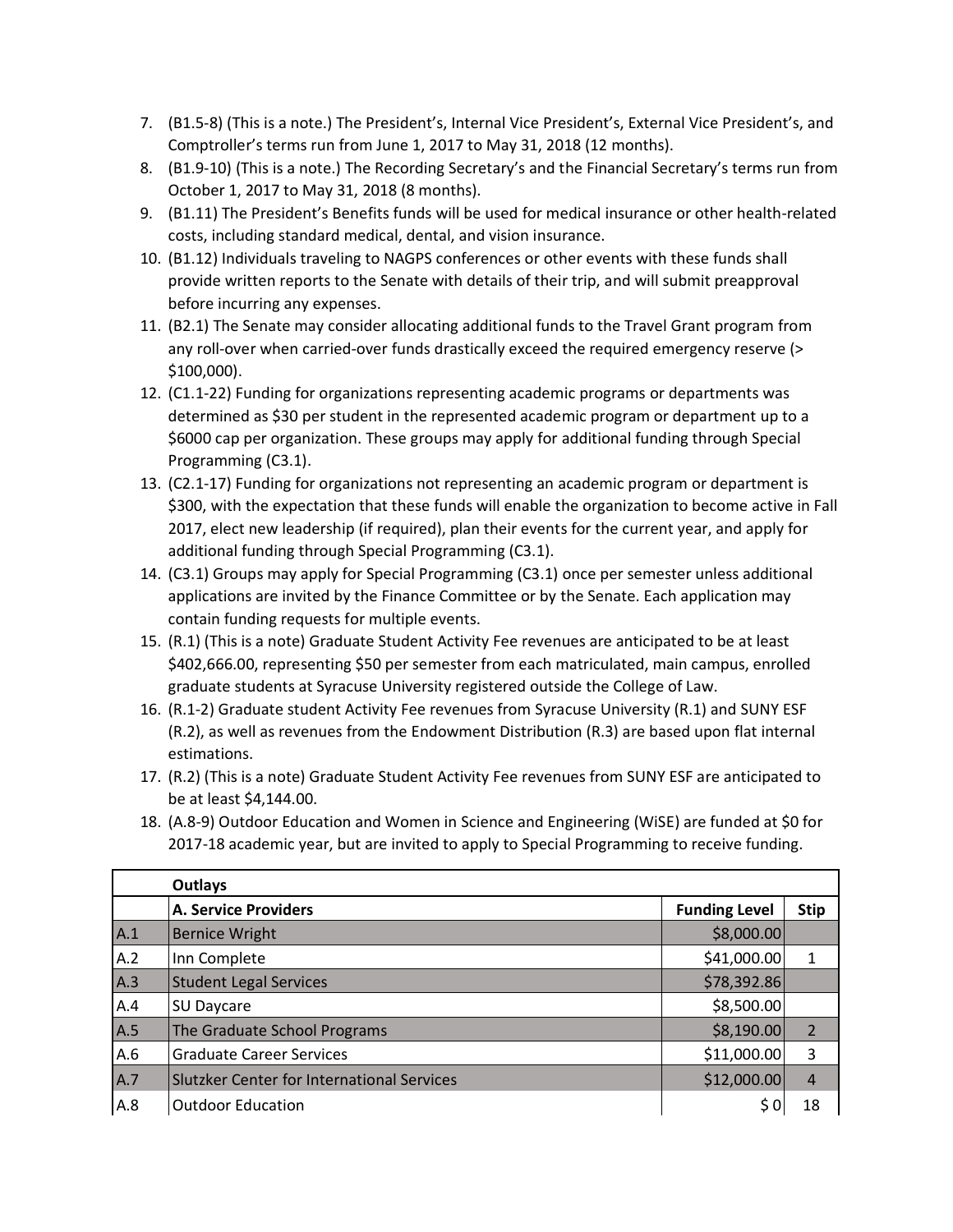| IA.9 | Women in Science and Engineering (WiSE) |              |  |
|------|-----------------------------------------|--------------|--|
|      | TOTAL A                                 | \$167,082.86 |  |

### **B. GSO**

|             | <b>B1. Operating Expenses</b>       | <b>Funding Level</b> | <b>Stip</b> |
|-------------|-------------------------------------|----------------------|-------------|
| <b>B1.1</b> | Office Supplies/phone               | \$1,000.00           |             |
| <b>B1.2</b> | <b>Executive Discretionary fund</b> | \$2,500.00           |             |
| <b>B1.3</b> | Senate Meeting Food                 | \$2,500.00           |             |
| <b>B1.4</b> | <b>Committee Expenses</b>           | \$750.00             |             |

|             | <b>Executive Compensation</b> | <b>Funding Level</b> | <b>Stip</b> |
|-------------|-------------------------------|----------------------|-------------|
| <b>B1.5</b> | President                     | \$19,700.00          | 6, 7        |
| <b>B1.6</b> | Vice President, Internal      | \$6,240.00           | 6, 7        |
| <b>B1.7</b> | Vice President, External      | \$6,240.00           | 6, 7        |
| <b>B1.8</b> | Comptroller                   | \$12,000.00          | 6, 7        |
| <b>B1.9</b> | <b>Recording Secretary</b>    | \$4,160.00           | 6, 8        |
| B1.10       | <b>Financial Secretary</b>    | \$4,160.00           | 6, 8        |

|       | <b>Benefits</b> | <b>Funding Level</b> | <b>Stip</b> |
|-------|-----------------|----------------------|-------------|
| B1.11 | President       | \$3,000.00           |             |

|                   | <b>Other Operating Expenses</b> | <b>Funding Level</b> | <b>Stip</b> |
|-------------------|---------------------------------|----------------------|-------------|
| B <sub>1.12</sub> | <b>NAGPS Conference Travel</b>  | \$2,500.00           | 10          |
| B <sub>1.13</sub> | Graduate School Payment         | \$12,000.00          |             |
|                   | <b>Total B1</b>                 | \$76,750.00          |             |

|                  | <b>B2. Grant Programs</b>   | <b>Funding Level</b> | <b>Stip</b> |
|------------------|-----------------------------|----------------------|-------------|
| B <sub>2</sub> . | <b>Travel Grant Program</b> | \$50,000.00          |             |
|                  | <b>Total B2</b>             | \$50,000.00          |             |

|             | <b>B3. GSO Programming</b>           | <b>Funding Level</b> | <b>Stip</b> |
|-------------|--------------------------------------|----------------------|-------------|
| <b>B3.1</b> | <b>GSO Fall &amp; Spring Picnics</b> | \$18,000.00          |             |
| <b>B3.2</b> | Outreach                             | \$10,000.00          |             |
| <b>B3.3</b> | Senate Appreciation                  | \$1,000.00           |             |
| <b>B3.4</b> | Orientation materials                | \$1,500.00           |             |
|             | <b>Total B3</b>                      | \$30,500.00          |             |

| . | 50.00<br>$\overline{\phantom{a}}$ |
|---|-----------------------------------|
|   |                                   |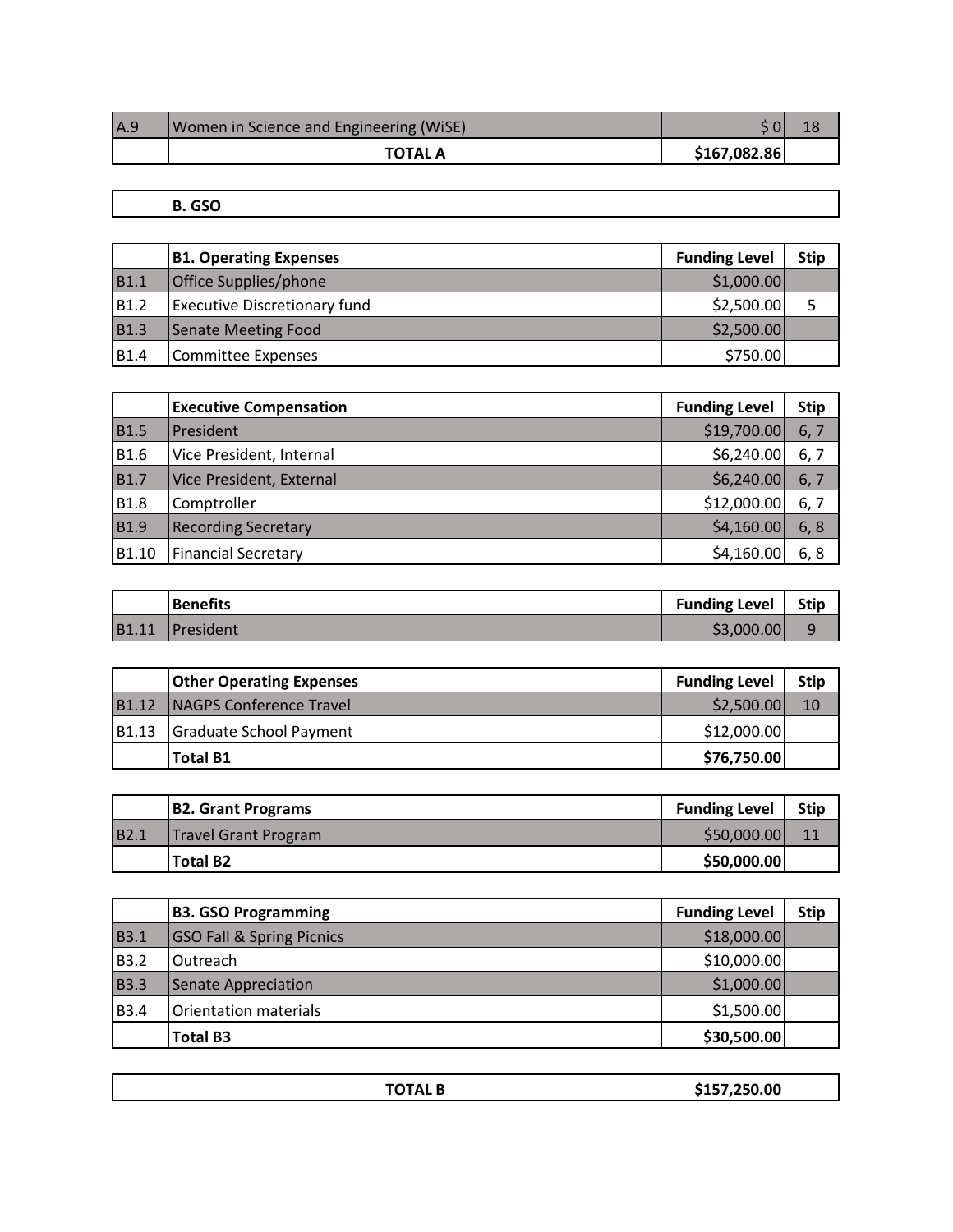## **C. Student Organizations**

|       | <b>C1. Organizations Representing Academic Programs</b>              | <b>Funding Level</b> | <b>Stip</b> |
|-------|----------------------------------------------------------------------|----------------------|-------------|
| C1.1  | Anthropology Graduate Student Organization                           | \$1,650.00           | 12          |
| C1.2  | <b>Biology Graduate Student Organization</b>                         | \$1,260.00           | 12          |
| C1.3  | Composition and Cultural Rhetoric Graduate Circle                    | \$930.00             | 12          |
| C1.4  | Engineering and Computer Science Graduate Student Organization       | \$6,000.00           | 12          |
| C1.5  | <b>English Graduate Organization</b>                                 | \$840.00             | 12          |
| C1.6  | Geography Graduate Student Organization                              | \$960.00             | 12          |
| C1.7  | George Fisk Comfort Society of Art History                           | \$900.00             | 12          |
| C1.8  | <b>Graduate Students in Architecture</b>                             | \$3,390.00           | 12          |
| C1.9  | History Graduate Student Organization                                | \$1,290.00           | 12          |
| C1.10 | iSchool Graduate Student Organization                                | \$6,000.00           | 12          |
| C1.11 | Math Graduate Organization                                           | \$1,740.00           | 12          |
| C1.12 | Philosophy Graduate Student Organization                             | \$1,140.00           | 12          |
| C1.13 | <b>Psychology Action Committee</b>                                   | \$1,560.00           | 12          |
| C1.14 | <b>Public Administration and International Relations Association</b> | \$6,000.00           | 12          |
| C1.15 | <b>Religion Graduate Organization</b>                                | \$1,110.00           | 12          |
| C1.16 | <b>School of Education Council</b>                                   | \$6,000.00           | 12          |
| C1.17 | Society of Undergraduate and Graduate Geology Students               | \$840.00             | 12          |
| C1.18 | Sociology Graduate Student Assemblage                                | \$1,110.00           | 12          |
| C1.19 | Sports Venue and Event Management Club                               | \$480.00             | 12          |
| C1.20 | <b>Student Academy of Audiology</b>                                  | \$840.00             | 12          |
| C1.21 | Visual and Performing Arts Graduate Student Organization             | \$5,250.00           | 12          |
| C1.22 | Whitman Graduate Student Organization                                | \$6,000.00           | 12          |
|       | <b>Total C1</b>                                                      | \$55,290.00          |             |

|                  | <b>C2. Organizations not representing Academic Programs</b>       | <b>Funding Level</b> | <b>Stip</b> |
|------------------|-------------------------------------------------------------------|----------------------|-------------|
| C <sub>2.1</sub> | <b>Association of Public Diplomacy Scholars</b>                   | \$300.00             | 13          |
|                  | American Society for Engineering Education at Syracuse University |                      |             |
| C <sub>2.2</sub> | (Student Chapter)                                                 | \$300.00             | 13          |
| C <sub>2.3</sub> | <b>Beyond Compliance Coordinating Committee</b>                   | \$300.00             | 13          |
| C <sub>2.4</sub> | <b>Black Graduate Student Association</b>                         | \$300.00             | 13          |
| C2.5             | <b>Conflict Management Center</b>                                 | \$300.00             | 13          |
| C2.6             | Chi Sigma Iota - Sigma Upsilon                                    | \$300.00             | 13          |
| C2.7             | International City/Council Management Association                 | \$300.00             | 13          |
| C2.8             | <b>Master Toast</b>                                               | \$300.00             | 13          |
| C2.9             | Nanhi Kali Syracuse Chapter                                       | \$300.00             | 13          |
| C2.10            | <b>Science Policy Group</b>                                       | \$300.00             | 13          |